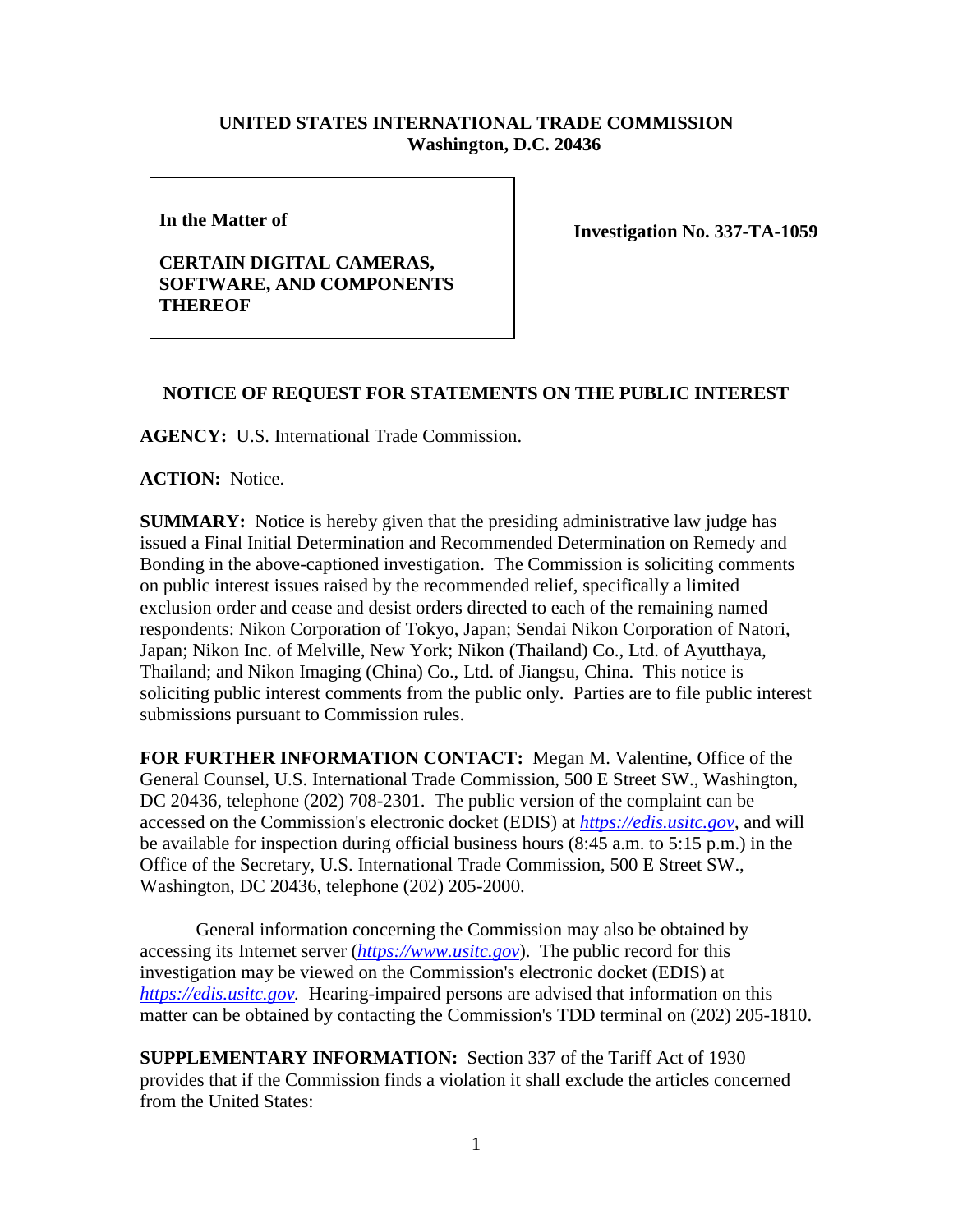unless, after considering the effect of such exclusion upon the public health and welfare, competitive conditions in the United States economy, the production of like or directly competitive articles in the United States, and United States consumers, it finds that such articles should not be excluded from entry.

19 U.S.C. 1337(d)(1). A similar provision applies to cease and desist orders. 19 U.S.C.  $1337(f)(1)$ .

The Commission is interested in further development of the record on the public interest in these investigations. Accordingly, parties are to file public interest submissions pursuant to pursuant to 19 CFR 210.50(a)(4). In addition, members of the public are hereby invited to file submissions of no more than five (5) pages, inclusive of attachments, concerning the public interest in light of the administrative law judge's Recommended Determination on Remedy and Bonding issued in this investigation on August 17, 2018. Comments should address whether issuance of an limited exclusion order and cease and desist orders in this investigation would affect the public health and welfare in the United States, competitive conditions in the United States economy, the production of like or directly competitive articles in the United States, or United States consumers.

In particular, the Commission is interested in comments that:

- (i) explain how the articles potentially subject to the recommended orders are used in the United States;
- (ii) identify any public health, safety, or welfare concerns in the United States relating to the recommended orders;
- (iii) identify like or directly competitive articles that complainant, its licensees, or third parties make in the United States which could replace the subject articles if they were to be excluded;
- (iv) indicate whether complainant, complainant's licensees, and/or third party suppliers have the capacity to replace the volume of articles potentially subject to the recommended exclusion order and/or a cease and desist order within a commercially reasonable time; and
- (v) explain how the limited exclusion order and cease and desist orders would impact consumers in the United States.

Written submissions from the public must be filed no later than by close of business on **September 25, 2018**.